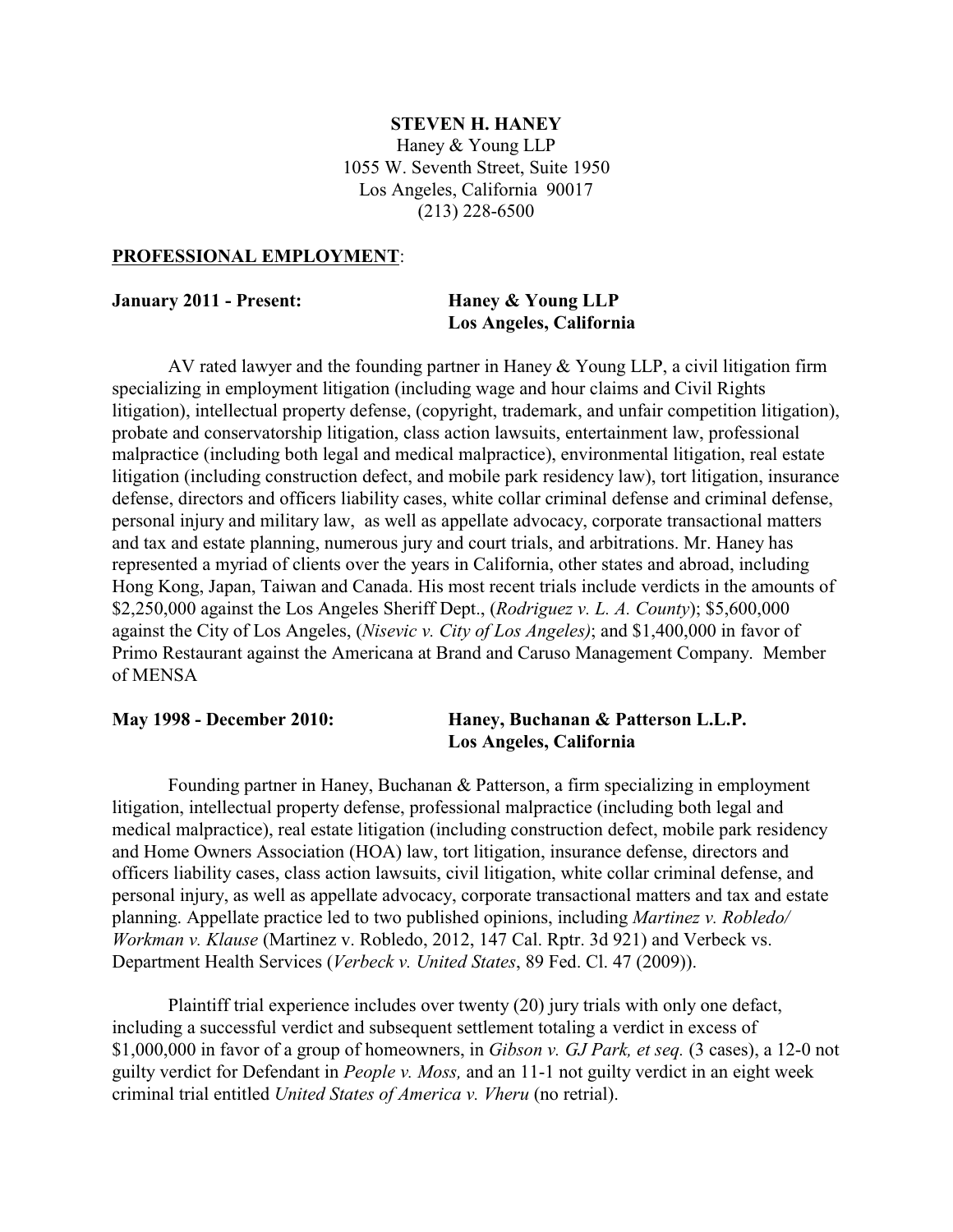## **February 1994 - May 1998: Andrews & Kurth L.L.P.**

# **Los Angeles, California**

Served as partner at Andrews & Kurth from February 1994 through May 1998. Continued to develop both civil and criminal litigation practices, including substantial experience in employment litigation, professional negligence (including both legal and medical malpractice), intellectual property disputes (copyright, trademark, and unfair competition litigation), real estate litigation, , tort litigation (including directors and officers liability cases), white collar criminal defense, class action lawsuits, insurance disputes (both bad faith litigation and as coverage counsel), securities litigation, and ERISA, and a wide variety of different commercial cases. Also developed specific expertise in appellate advocacy in both state and federal court. Developed expertise at corporate transactional matters, representing both corporations and corporate owners, directors and officers in a wide variety of transactions. Trial experience with Andrews and Kurth includes over twenty (20) jury trials, including both civil and criminal matters, without defeat.

#### **December 1985 - February 1994: Baker & McKenzie**

**(Formerly Macdonald, Halsted & Laybourne) Los Angeles, California**

Began with the Macdonald, Halsted & Laybourne firm in 1984 as a summer law clerk and began work as an associate upon admission to the bar in 1985. Worked closely as an associate with Justice Orville A. "Jack" Armstrong, then head of the Macdonald, Halsted & Laybourne Litigation Department, and past president of the State Bar. The Macdonald firm was a highly respected, full service, mid-sized business law firm which merged with Baker & McKenzie in June 1988.

Elected to partnership at Baker & McKenzie in July 1992. Served on the Los Angeles Office Committees for Recruiting, Professional Development and Associate Training. As a litigation partner was responsible for management of all aspects of civil business litigation in State and Federal Court, including significant experience in intellectual property disputes (both copyright and trademark), attorney malpractice (prosecution and defense), securities and ERISA litigation, class and derivative actions, real property litigation, employment law, shareholders rights, post acquisition and merger disputes, insurance matters (coverage and bad faith) and numerous other commercial disputes.

Also developed expertise in intellectual property defense, white collar criminal defense and civil actions of a quasi-criminal nature in both State and Federal Court. Have represented professionals, corporate executives and employees of defense contracting companies charged with various violations of state and federal law, including RICO, insider trading, mail and wire fraud.

Performed all tasks required in connection with civil and criminal cases, including trials in both court and jury trials in State and Federal courts, contested evidentiary hearings (including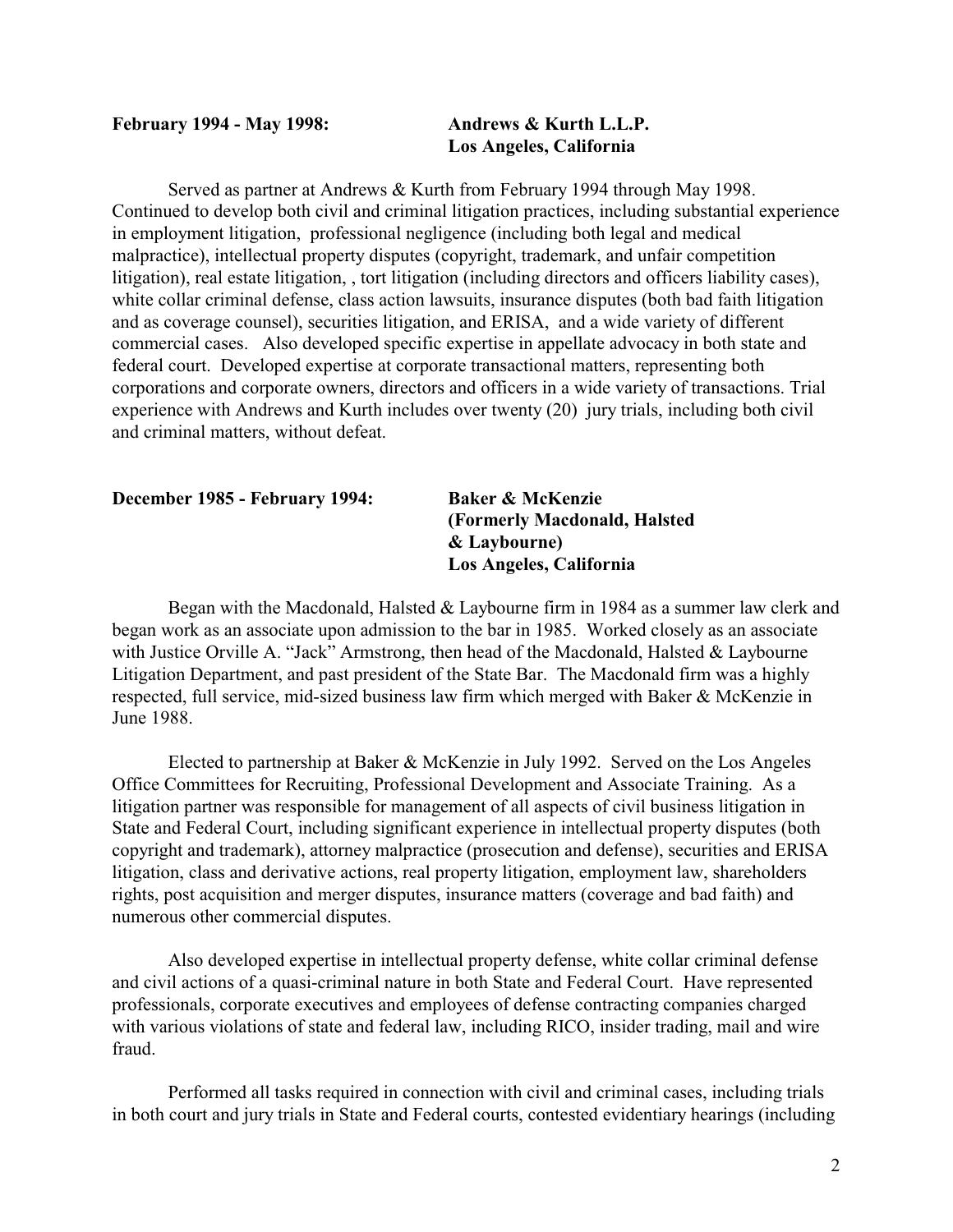domestic and international arbitrations, civil preliminary injunctions, contempt proceedings, criminal preliminary hearings and bail proceedings), the representation of individuals before the federal grand jury, various prejudgment proceedings (including summary judgment motions and applications for writs of attachment and possession), all aspects of civil discovery (including taking and defending hundreds of depositions, drafting and responding to discovery and obtaining numerous sanction awards), and all aspects of appellate practice (including writs of mandamus and prohibition and appeals).

Trial experience at Baker & McKenzie includes over thirty (30) jury trials without defeat, including successful prosecution of five (5) criminal cases as a temporary member of the Los Angeles District Attorney's office and a defense verdict from jury in multimillion dollar insurance bad faith case trial in the Los Angeles Superior Court (*Shoopman v. Blue Cross*). Haney has substantial trial experience in various other court and jury trials in state and federal court (including an unfair competition trial in United States District Court in Milwaukee, Wisconsin).

# **EDUCATION:**

School of Law, University of California, Davis - J.D. 1985 Winner, Neumiller Moot Court Competition - 1983-84 Extern Law Clerk for Justice Frances Newell Carr, California Court of Appeals,  $3<sup>rd</sup>$  Dist., Fall 1984 Trial Practice Honors Board, Spring 1985

California State University, Sacramento B.A. 1982, Bachelor of Arts Degree, 1982 Magna Cum Laude; Majors: Criminal Justice and Political Science; Recipient: Earl Warren Prize, 1982 (#1 ranked Political Science student); Dean's Honor List, all semesters; President of Model United Nations Organization, 1982 Member of MENSA Personally financed college and legal education through full and part time employment after serving four years in the United States Air Force (1976-1980).